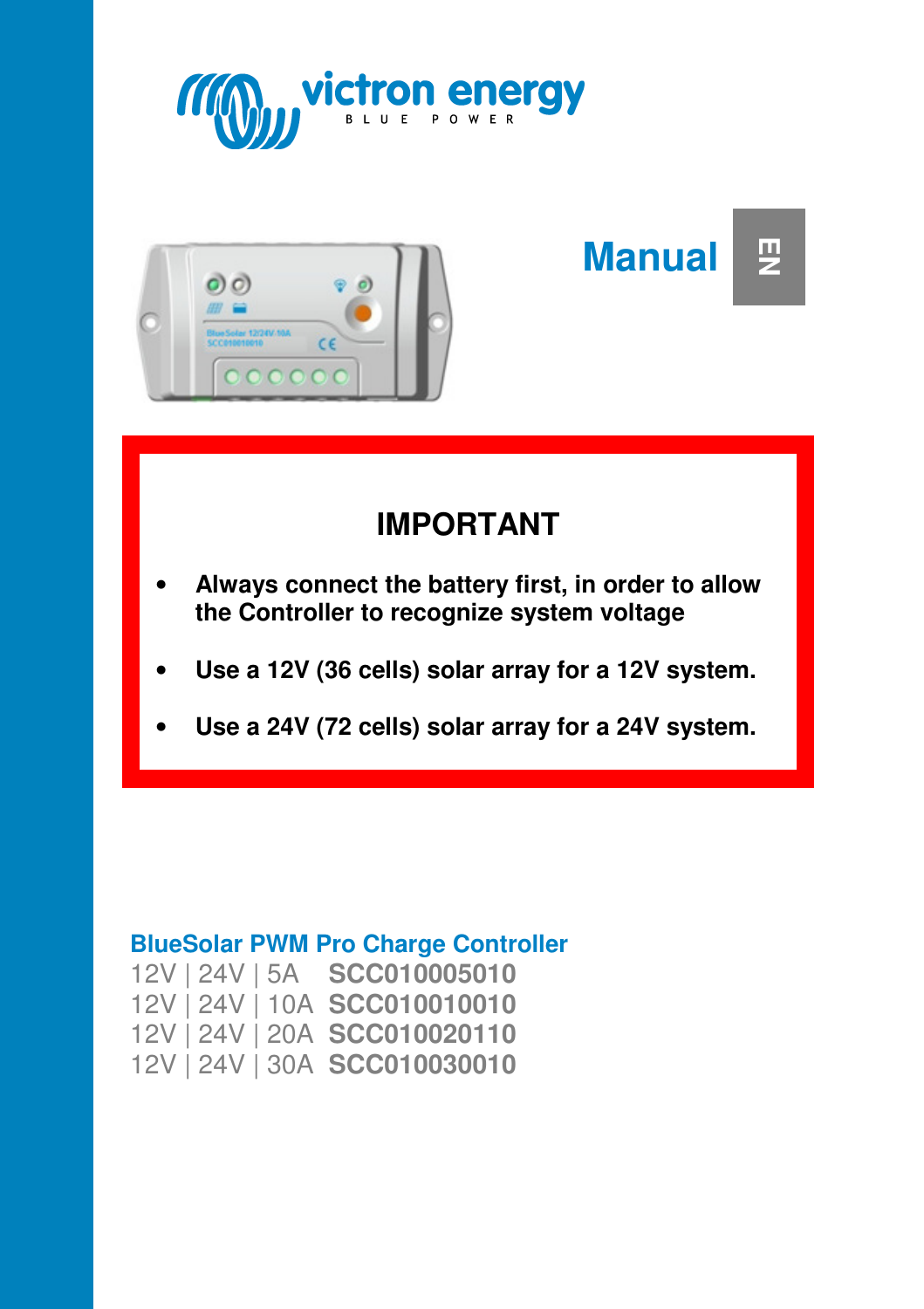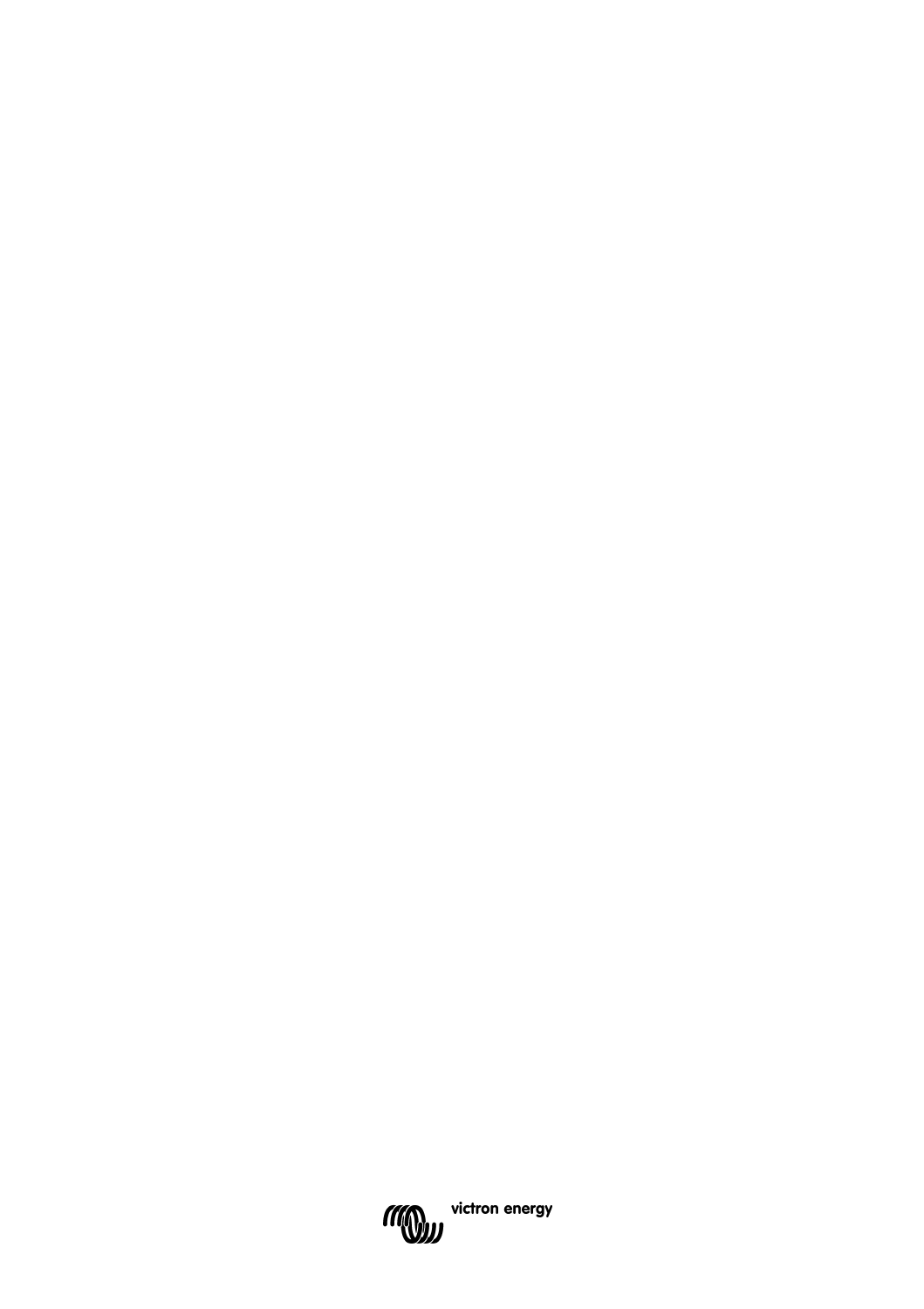### **1. General Safety Information**

Read all instructions and cautions in the manual before starting the installation.

Keep the controller away from rain, exposure, severe dust, vibration, corrosive gas and intense electromagnetic interference.

Do not allow water to enter the controller.

There are no user serviceable parts inside the controller. Do not disassemble or attempt to repair it.

### **2. Features**

- Three stage battery charging (bulk, absorption, float), fully programmable with the Remote Panel.
- Load output with low voltage disconnect and manual control (default setting).
- Fully programmable lighting control (Remote Panel needed).
- Optional external temperature sensor.
- Load output protected against over load and short circuit.
- Protected against reverse polarity connection of the solar panels and/or battery.

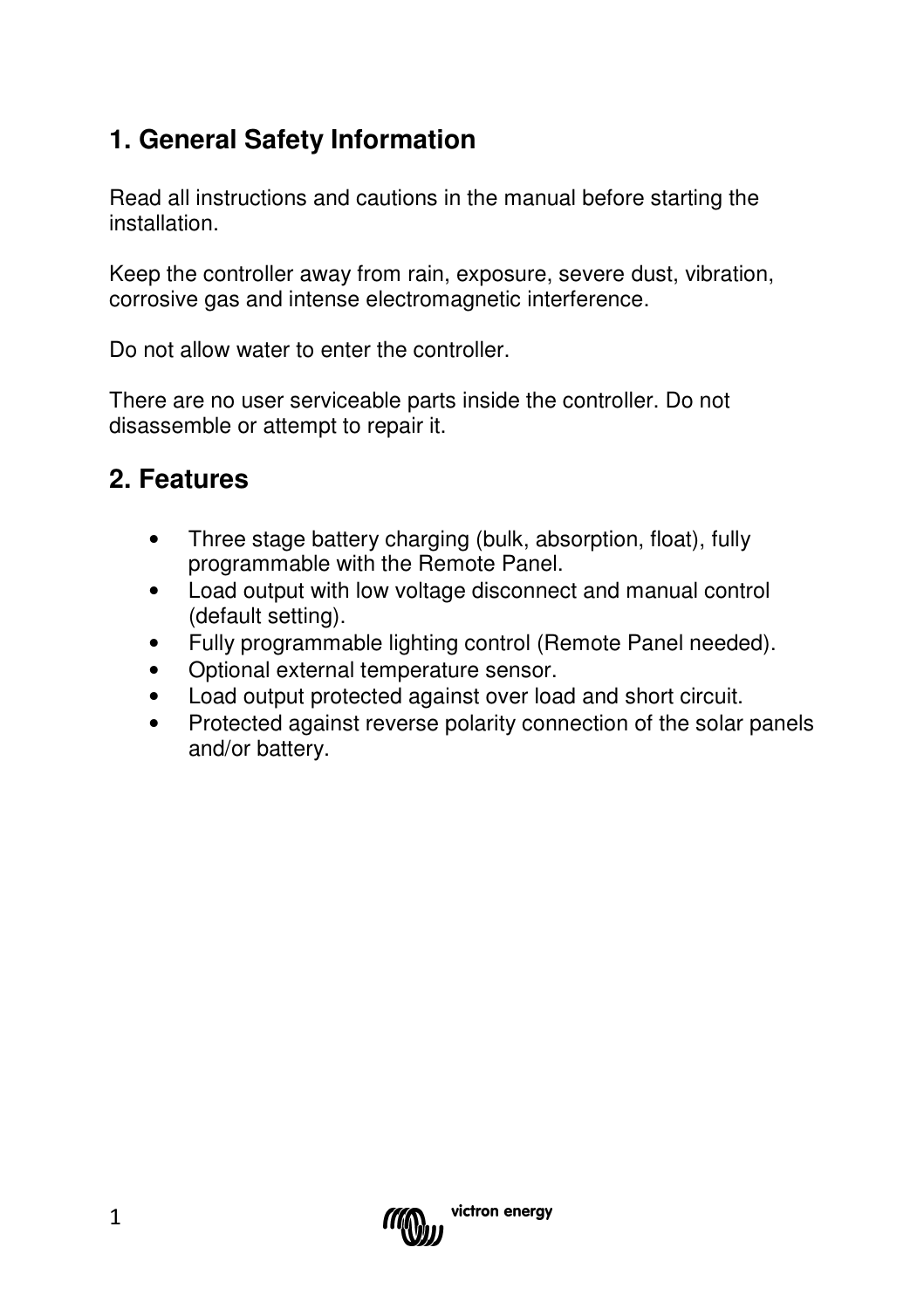### **3. Intallation and operation**

Important note: always connect the battery first, in order to allow the controller to recognize system voltage.

- The controller is a common positive controller.
- If system grounding is required, preferably the positive pole of the battery should be grounded.
- Use one system ground only.



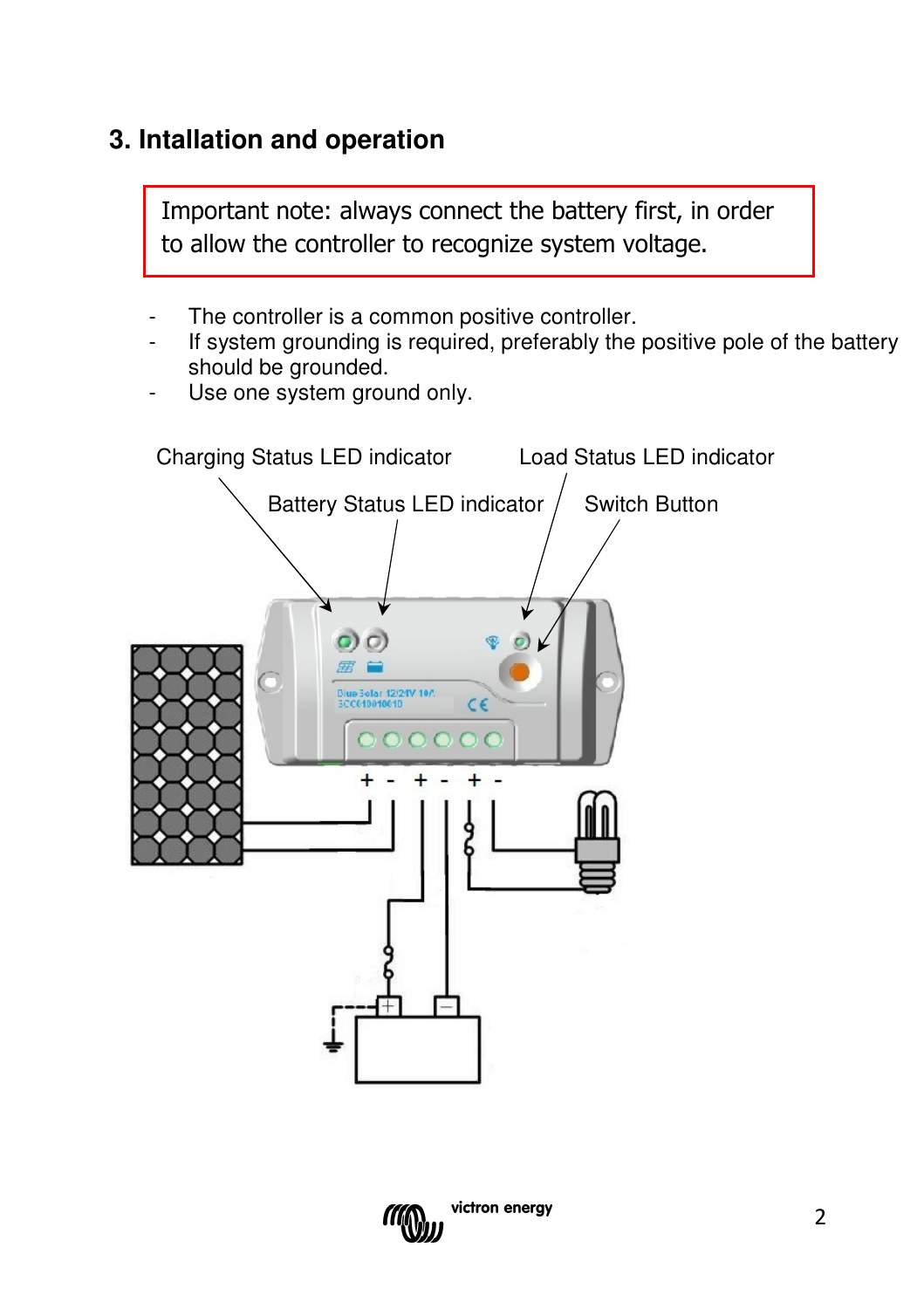#### **Indicator Status Description**

|                                                                          | Green  | On Solid             | Normal                                                  |
|--------------------------------------------------------------------------|--------|----------------------|---------------------------------------------------------|
|                                                                          | Green  | Slowly Flashing      | Charging                                                |
| 历                                                                        | Green  | Off                  | Not charging                                            |
|                                                                          | Green  | On Solid             | Normal                                                  |
|                                                                          | Green  | Slowly Flashing      | Full                                                    |
|                                                                          | Green  | Fast Flashing        | Over voltage                                            |
|                                                                          | Orange | On Solid             | Under voltage                                           |
|                                                                          | Red    | On Solid             | Over discharged                                         |
|                                                                          | Red    | Flashing             | Battery over temperature<br>(if temp. sensor installed) |
|                                                                          | Red    | On Solid             | Normal                                                  |
|                                                                          | Red    | Slowly Flashing      | Overload                                                |
|                                                                          | Red    | <b>Fast Flashing</b> | Short circuit                                           |
| Charging, load and battery indicator (red)                               |        |                      | System voltage error                                    |
| flashing simultaneously                                                  |        |                      |                                                         |
| Charging, load and battery indicator<br>(orange) flashing simultaneously |        |                      | Over temperature                                        |

#### **Switch Button Functions:**

- 1) Manual ON/OFF load control.
- 2) Resume to normal operation after a fault has been cleared.

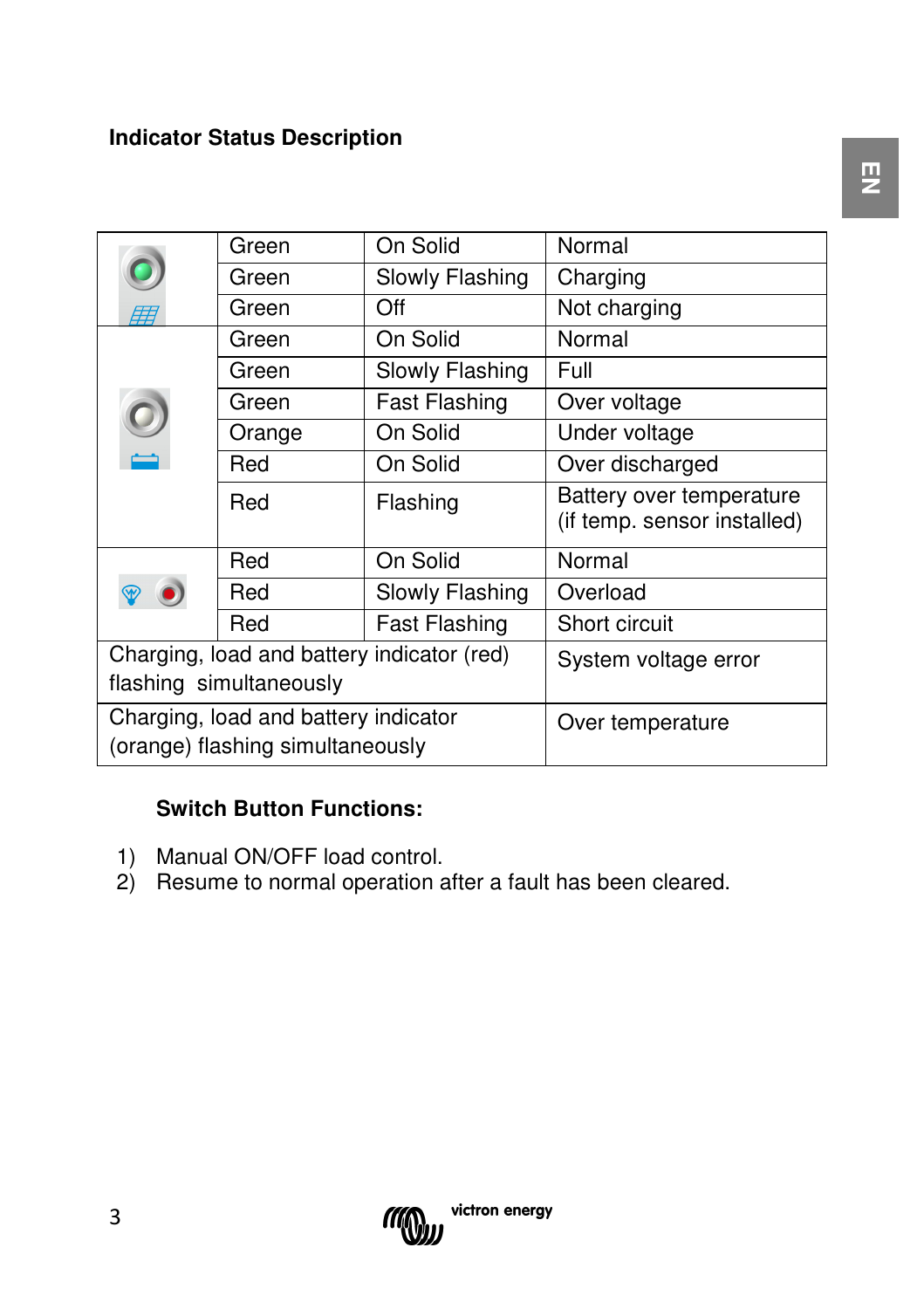### **4. Programming the controller**

The default settings (see specifications) can be modified with help of the remote panel. The panel must be connected to the controller with a standard RJ45 UTP cable.



Use remote panel SCC900300000 to program the controller

**Possible settings** (Please see the manual of the panel for details):

#### **Load programs:**

- Manual Control (default)
- Light ON/OFF
- Light ON + Timer
- Time Control

#### **Battery Type:**

- Gel
- Sealed AGM (default)
- Flooded
- User defined

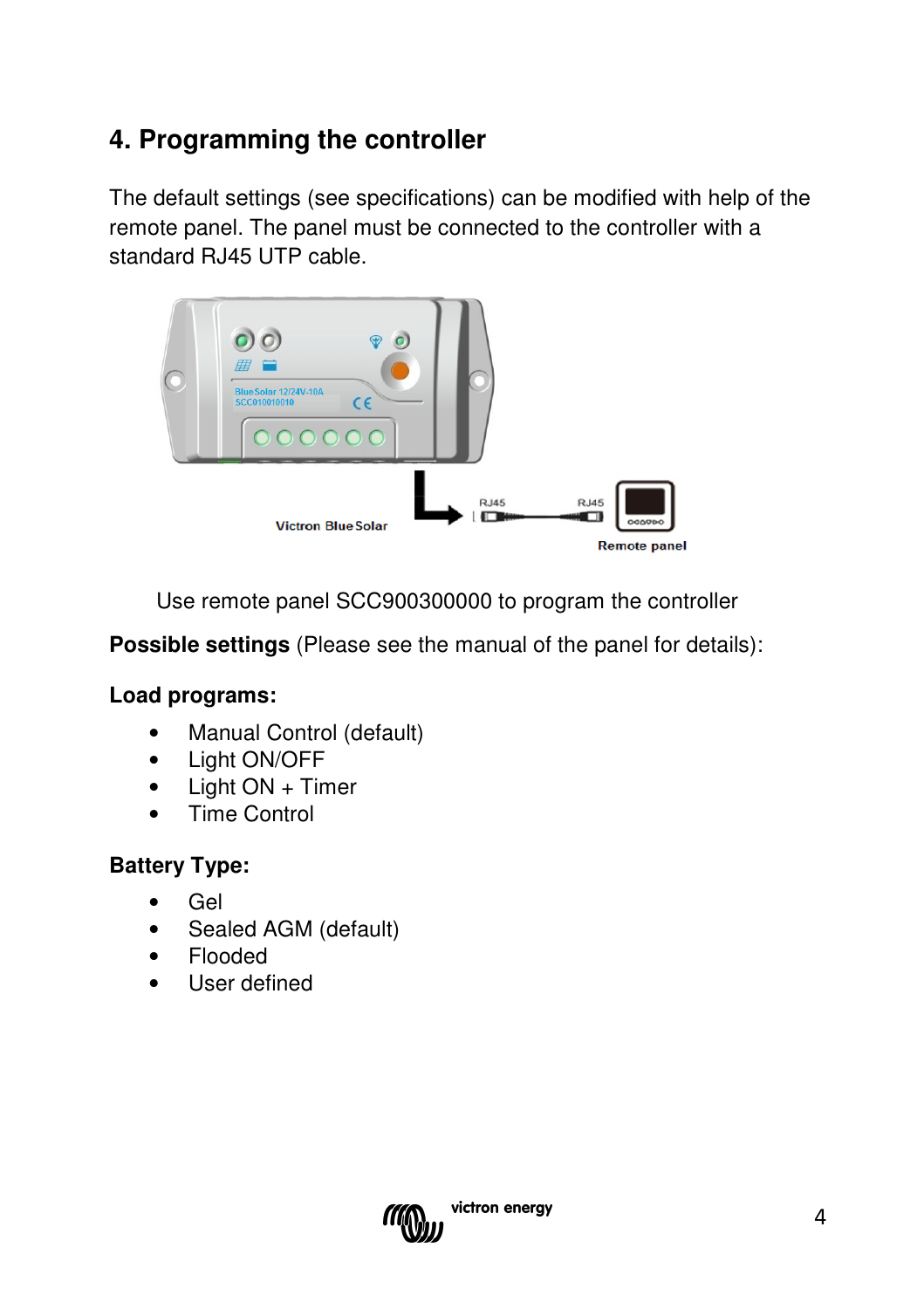### **5. Protection**

#### **Load Overload**

If the load current exceeds the rated current of controller (≥1.05 times rated discharge current), the controller will disconnect the load. Overloading must be cleared, then press the switch button.

#### **Load Short Circuit**

Fully protected against load wiring short-circuit (≥2 times rated discharge current). After one automatic load reconnect attempt, the fault must be cleared by restarting the controller or pressing the switch button.

#### **PV Reverse Polarity**

Full protection against PV reverse polarity, no damage to the controller will result. Correct the wiring to resume normal operation.

#### **Battery Reverse Polarity**

Full protection against battery reverse polarity, no damage to the controller will result. Correct the wiring to resume normal operation.

#### **Damaged Temperature Sensor**

If the temperature sensor short-circuited or damaged, the controller will be charging or discharging at the default temperature (25°C).

#### **Overheating Protection**

If the temperature of the controller heat sink exceeds 85°C, the controller will stop charging and discharging. When the temperature is below 75<sup>o</sup>C, the controller will restart.

#### **High Voltage Transients**

Limited internal transient protection. In lightning prone areas, additional external suppression is recommended.

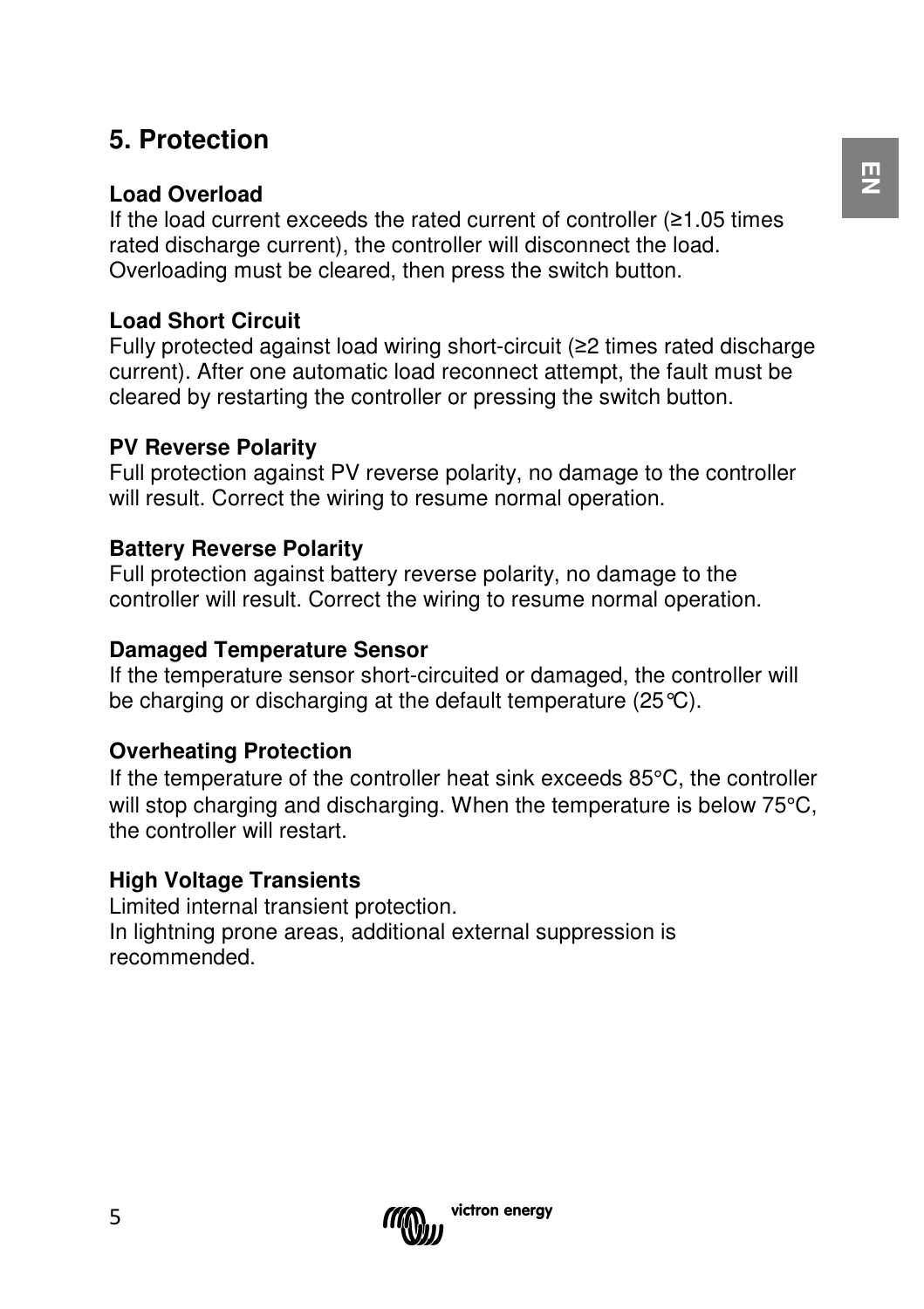## **6. Troubleshooting**

| <b>Faults</b>                                                                              | <b>Possible</b><br>reasons                                              | Troubleshooting                                                                                                                                                                                             |  |  |
|--------------------------------------------------------------------------------------------|-------------------------------------------------------------------------|-------------------------------------------------------------------------------------------------------------------------------------------------------------------------------------------------------------|--|--|
| Charging LED<br>indicator off<br>during daytime<br>when sunshine<br>falls on PV<br>modules | PV array<br>disconnected                                                | Check that PV and battery wire<br>connections are correct and tight.                                                                                                                                        |  |  |
| <b>Green Battery</b><br><b>LED</b> indicator<br>fast flashing                              | Battery voltage<br>higher than over<br>voltage<br>disconnect<br>voltage | Check battery voltage. If too high,<br>disconnect the solar module<br>immediately and replace the<br>controller.                                                                                            |  |  |
| <b>Battery LED</b><br>indicator orange                                                     | Battery under<br>voltage                                                | Load output is normal. Charging LED<br>indicator will return to green<br>automatically when fully charged.                                                                                                  |  |  |
| <b>Battery LED</b><br>indicator RED<br>and loads not<br>working                            | <b>Battery over</b><br>discharged                                       | The controller did cut off the output<br>automatically. The LED indicator will<br>return to green when fully charged.                                                                                       |  |  |
| Load status<br>indicator red<br>and slow<br>flashing                                       | Overload                                                                | Remove or cut out the additional load<br>and press the button. The controller<br>will restart after 3s.                                                                                                     |  |  |
| Load status<br>indicator red<br>and fast flashing                                          | Short circuit                                                           | Clear short circuit and press the<br>button, the controller will resume to<br>work after 3s                                                                                                                 |  |  |
| Charging, load<br>and battery<br>indicator<br>(orange)<br>flashing<br>simultaneously       | Over<br>temperature                                                     | When the heat sink of the controller<br>exceeds 85°C, the controller will<br>automatically shut down. When the<br>temperature has decreased to less<br>than 75°C, the controller will restart               |  |  |
| Charging, load<br>and battery<br>indicator (red)<br>flashing<br>simultaneously             | System voltage<br>error                                                 | Check whether the battery voltage<br>matches with the controller working<br>voltage. Please change to a suitable<br>battery or reset the working voltage.<br>Press load button to clear the<br>malfunction. |  |  |

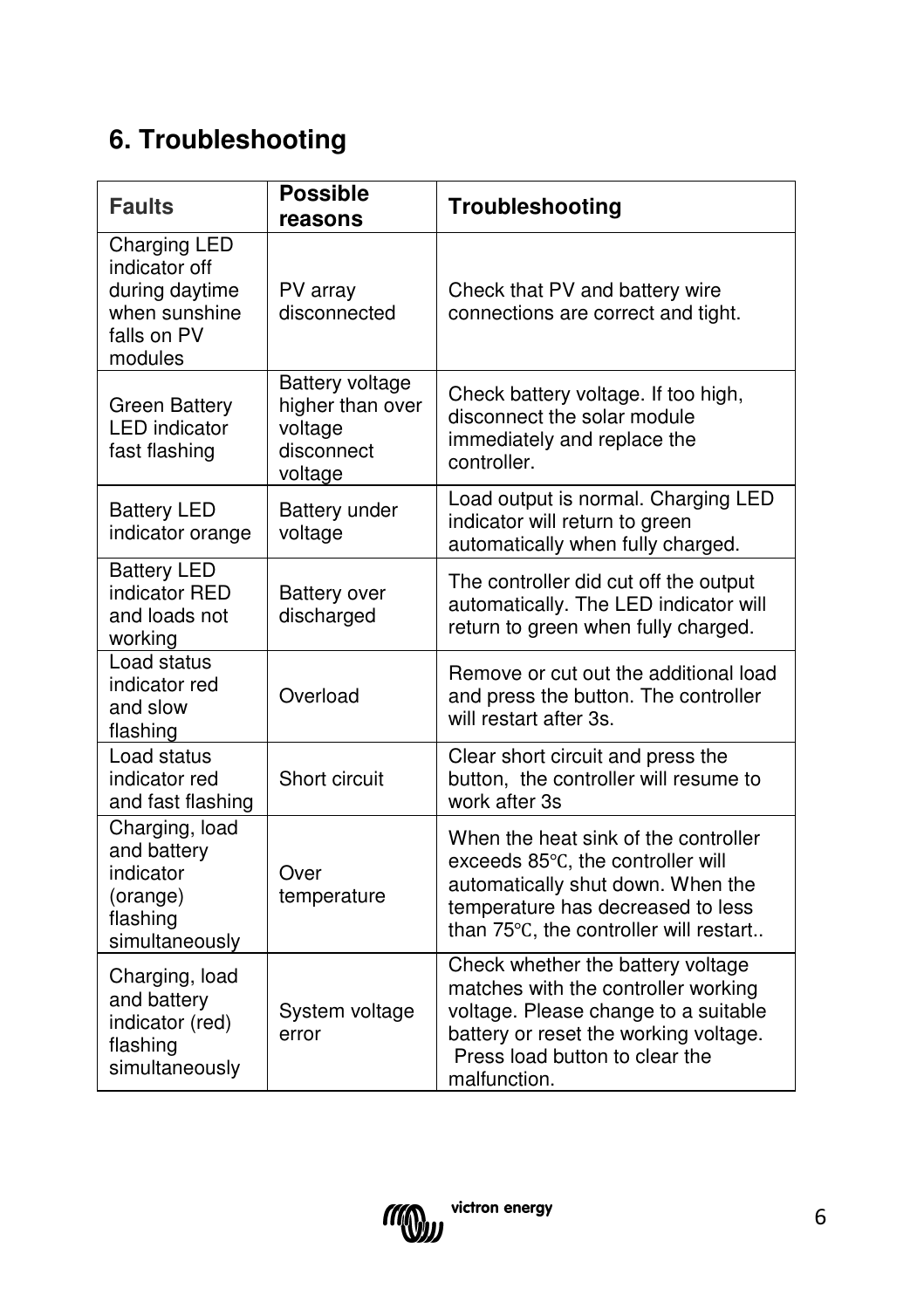### **7. Technical specifications**

|                                                        | BlueSolar PWM Pro charge controller 12/24V           |                                  |                                   |  |  |
|--------------------------------------------------------|------------------------------------------------------|----------------------------------|-----------------------------------|--|--|
|                                                        | 5 A /10 A<br>20 A<br>30 A                            |                                  |                                   |  |  |
| <b>Battery voltage</b>                                 | 12/24V Auto Select                                   |                                  |                                   |  |  |
| Rated charge                                           | 5A/10A                                               | 20 A                             | 30 A                              |  |  |
| current                                                |                                                      |                                  |                                   |  |  |
| Automatic load                                         | Yes                                                  |                                  |                                   |  |  |
| disconnect                                             |                                                      |                                  |                                   |  |  |
| Maximum solar                                          | 28 V / 55 V (1)                                      |                                  |                                   |  |  |
| voltage                                                |                                                      |                                  |                                   |  |  |
| Self-consumption                                       | 8 mA                                                 |                                  |                                   |  |  |
| <b>DEFAULT SETTINGS</b>                                |                                                      |                                  |                                   |  |  |
| Absorption charge                                      |                                                      | $14,4$ V / 28,8 V                |                                   |  |  |
| Float charge                                           |                                                      | 13,8 V / 27,6 V                  |                                   |  |  |
| Equalization charge                                    | 14,6 V / 29,2 V                                      |                                  |                                   |  |  |
| Low voltage load                                       |                                                      | 11,1 V / 22,2 V                  |                                   |  |  |
| disconnect                                             |                                                      |                                  |                                   |  |  |
| Low voltage load                                       | 12,6 V / 25,2 V                                      |                                  |                                   |  |  |
| reconnect                                              |                                                      |                                  |                                   |  |  |
| Manual control + low voltage disconnect<br>Load output |                                                      |                                  |                                   |  |  |
| <b>ENCLOSURE &amp; ENVIRONMENTAL</b>                   |                                                      |                                  |                                   |  |  |
| <b>Battery temperature</b>                             | Optional                                             |                                  |                                   |  |  |
| sensor                                                 |                                                      |                                  |                                   |  |  |
| Temperature                                            | -30 mV / °C resp. -60 mV / °C                        |                                  |                                   |  |  |
| compensation                                           | (if temperature sensor installed)                    |                                  |                                   |  |  |
| Operating                                              | -35 $\mathrm{^{\circ}C}$ to +50 $\mathrm{^{\circ}C}$ |                                  |                                   |  |  |
| temperature                                            |                                                      |                                  |                                   |  |  |
| Cooling                                                | Natural convection                                   |                                  |                                   |  |  |
| Humidity                                               | ≤95% (non condensing)                                |                                  |                                   |  |  |
| Enclosure                                              | $\overline{IP30}$                                    |                                  |                                   |  |  |
| Grounding                                              | Positive grounding                                   |                                  |                                   |  |  |
| Overall dimensions                                     | 138x70x37 mm<br>5.4x2.7x1.4 inch                     | 160x82x48 mm<br>6.3x3.2x1.9 inch | 200x100x57 mm<br>7.9x4.0x2.3 inch |  |  |
| Mounting hole size                                     | $\Phi$ 4,3 mm                                        | $\Phi$ 4,3 mm                    | $\Phi$ 4.5 mm                     |  |  |
| <b>Terminal size</b>                                   | $4 \text{ mm}^2$                                     | $10 \text{ mm}^2$                | $10 \text{ mm}^2$                 |  |  |
| Weight                                                 | $0,3$ kg<br>0,13 kg                                  |                                  | $0,5$ kg                          |  |  |
| Mounting                                               | Vertical wall mount, indoor only                     |                                  |                                   |  |  |
| <b>STANDARDS</b>                                       |                                                      |                                  |                                   |  |  |
| Safety                                                 | IEC 62109-1                                          |                                  |                                   |  |  |
| <b>EMC</b>                                             | EN 61000-6-1, EN 61000-6-3, ISO 7637-2               |                                  |                                   |  |  |
| 43 F.<br>1011                                          |                                                      |                                  |                                   |  |  |

**1) For 12 V use 36 cell solar panels** 

 **For 24 V use 72 cell solar panels, or 2x 36 cell in series**

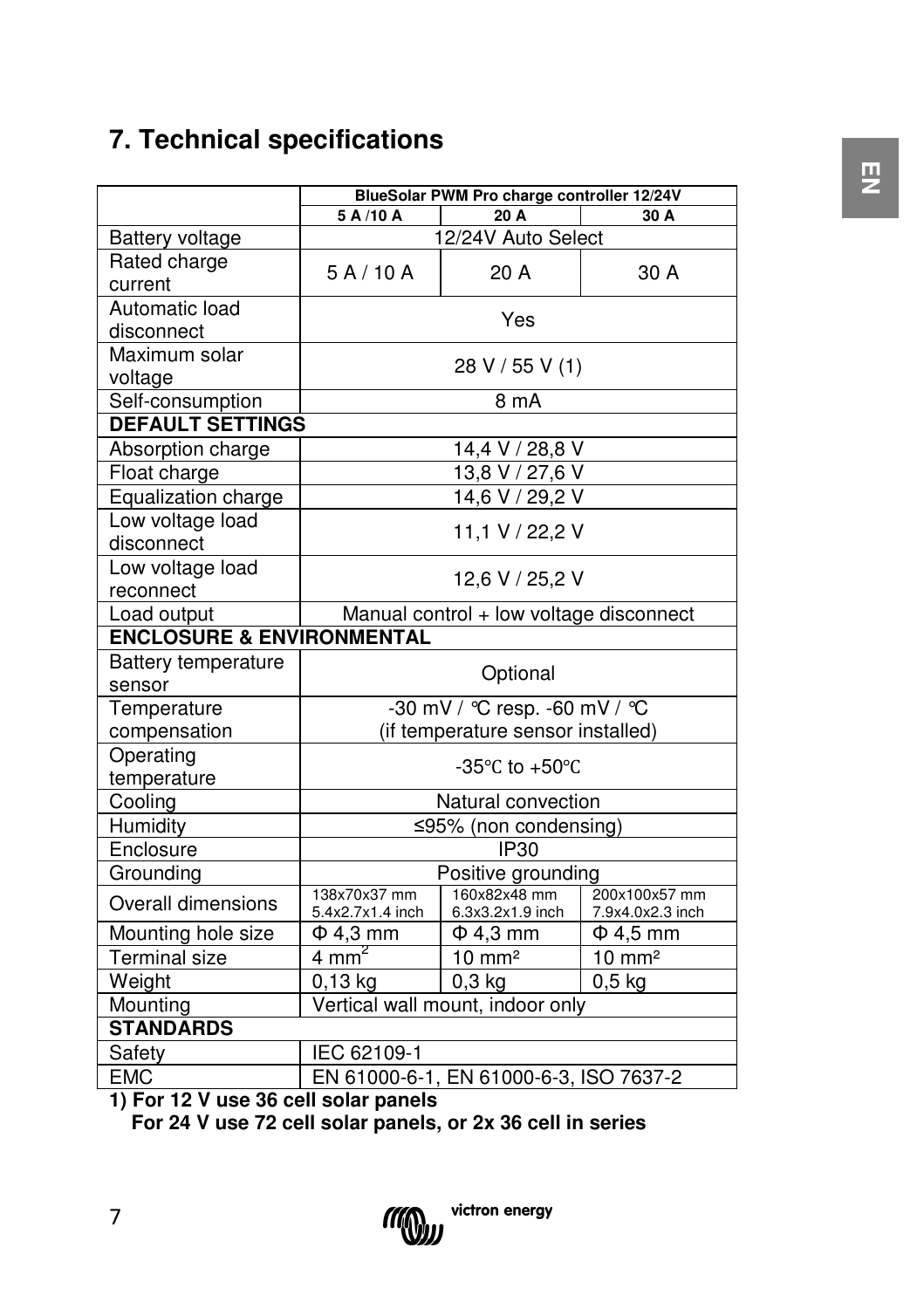### **8. Battery related programming options**

(see remote panel manual for details)

| <b>Battery related programming</b><br>options | Gel    | <b>Sealed</b><br>(default<br>setting) | <b>Flooded</b> | User<br>defined |
|-----------------------------------------------|--------|---------------------------------------|----------------|-----------------|
| Over voltage load disconnect                  |        | 16.0V                                 |                | $9 - 17V$       |
| Charge limit                                  |        | 15.0V                                 |                | $9 - 17V$       |
| Over voltage reconnect                        |        | 15.0V                                 |                | $9 - 17V$       |
| Equalize                                      |        | 14.6V                                 | 14.8V          | $9 - 17V$       |
| Absorption                                    | 14.2V  | 14.4V                                 | 14.6V          | $9 - 17V$       |
| Float                                         | 13.8V  | 13.8V                                 | 13.8V          | $9 - 17V$       |
| New charge cycle trigger voltage              |        | 13.2V                                 |                | $9 - 17V$       |
| Low voltage load reconnect                    |        | 12.6V                                 |                | $9 - 17V$       |
| Under voltage warning reset                   |        | 12.2V                                 |                | $9 - 17V$       |
| Under voltage warning                         |        | 12.0V                                 |                | $9 - 17V$       |
| Low voltage load disconnect                   |        | 11.1V                                 |                | $9 - 17V$       |
| Discharge limit                               |        | 10.6V                                 |                | $9 - 17V$       |
| Equalize duration                             |        | 2 hrs.                                | 2 hrs.         | $0 - 3$         |
| Absorption duration                           | 2 hrs. | 2 hrs.                                | 2 hrs.         | $0 - 3$         |

**Multiply voltages by 2 for a 24V system** 

### **9. Day/night timing options (see remote panel manual)**